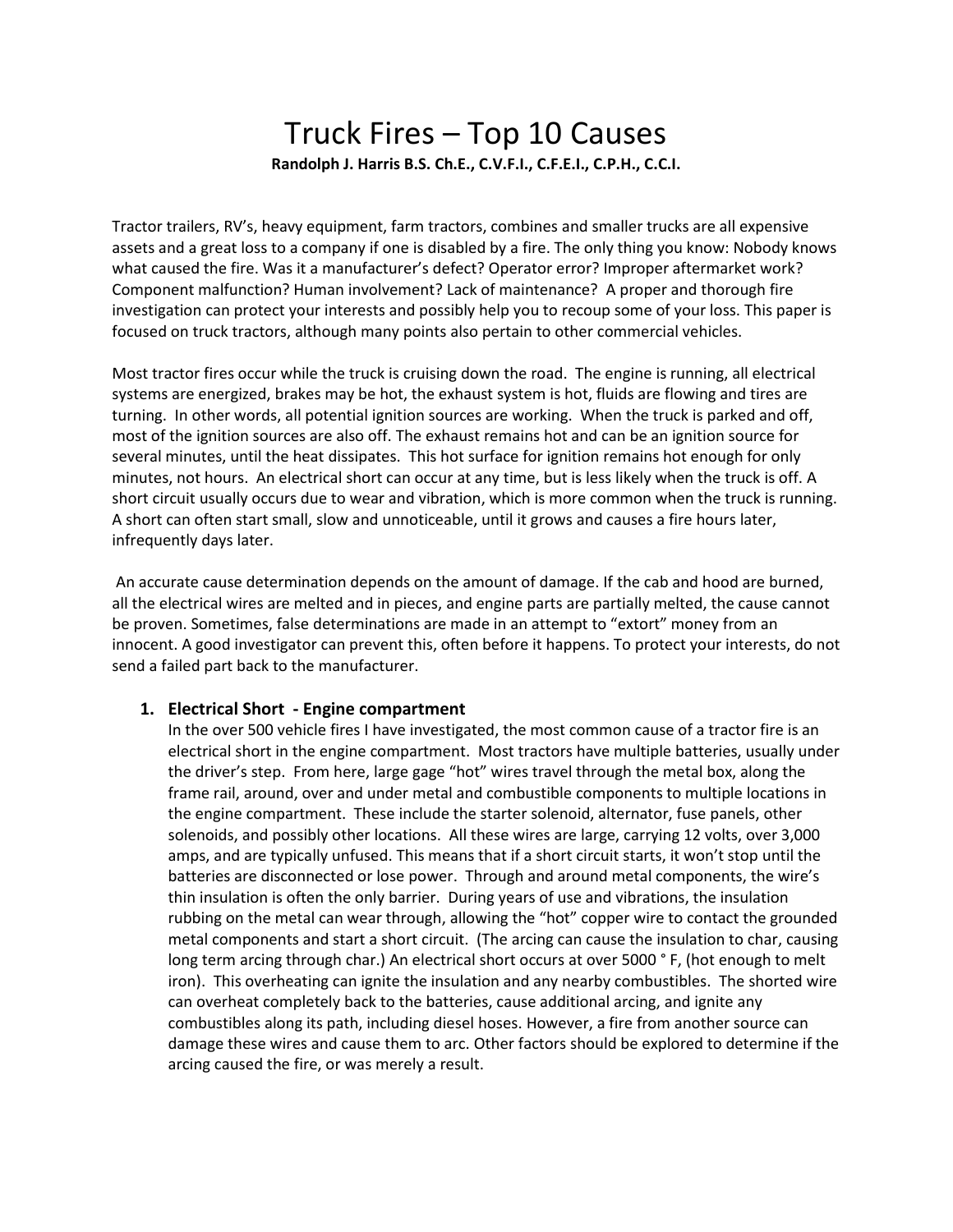## **2. Arson**

About 20% of all fires are intentionally set. There are a variety of motives why somebody might want to burn their tractor or another. Arsons often go undetected due to lack of resources, training and knowledge, or lack of effort. Although not proof, arsons often occur in the middle of the night, when the engine is off, and often in an unpopulated area. (The discovery of the fire takes longer, the Fire Department will have a longer response time, the truck will more likely burn completely, and little or no evidence will remain.) Usually, an arsonist will accelerate the fire by pouring gasoline in the passenger compartment, sometimes in the trailer, but rarely in the engine compartment. If the cab burns completely, the evidence is gone. However, the more that remains the more likely evidence of arson remains also. Gasoline will burn down through cushions, burn tracks in carpet, collect and burn in low areas. The gasoline will usually not burn completely away. The scene must be cleaned, patterns analyzed and samples taken from properly identified and likely locations. A chemical analysis of the debris can distinguish between gasoline, diesel fuel and other accelerants. There is no reason for traces of gasoline to be in the cab of a diesel truck. (Gasoline is more commonly used than diesel, because it ignites more easily.) Diesel fuel typically can't get into the cab, even during a fire. If arson is suspected, an investigation should be conducted ASAP, before the gasoline evaporates.

# **3. Electrical**

## **a) An Un-fused Electrical Add-On**

Radios, CD players, data loggers, CB's, coolers, specialty boxes, stereos, radar detectors, satellite communications, heaters, stoves and chargers are all examples of aftermarket items which are often added to the completed truck. Usually, these components are properly installed by experienced servicemen who have all the tools and correct components they need; such as fuses, wires and grommets. Sometimes the work is not 100% correct. It is not uncommon for the truck driver to do much of the electrical work himself. Unfused circuits, connecting to the wrong side of the fuse panel, wrong wire size, lack of grommets through metal, poor wire routing and protection, improper installation, mechanical damage and improper use are just some examples I've seen.

#### **b) Water Entry - Electrical Short**

Electrical short fires can be caused by water entry, by rain, inside spills and power washing. Electrical components in the engine compartment and below the cab are often not sealed water tight or the seal can become worn and broken. Water, especially from high powered pressure washing, can cause the electrical components inside to short circuit, overheat back to the energy source, and ignite any combustibles nearby. They say that water is an insulator, but only pure water. Any contaminant changes water into a conductor. Almost all water has contaminants; chlorine, road dirt, cleaners, salt, oil, etc.

# **4. Trailer Fires: Brakes, Bearings, Flat Tire**

Truck fires don't usually start at the trailer because there are few ignition sources. Often, the available fuel can be huge and the contents costly. A trailer fire can originate at the refrigeration unit, which should be obvious. A refrigerated trailer has another engine and compressor with electrical, fuel and exhaust systems, which can fail. A trailer fire at an axle should be obvious, but there are only a few potential causes.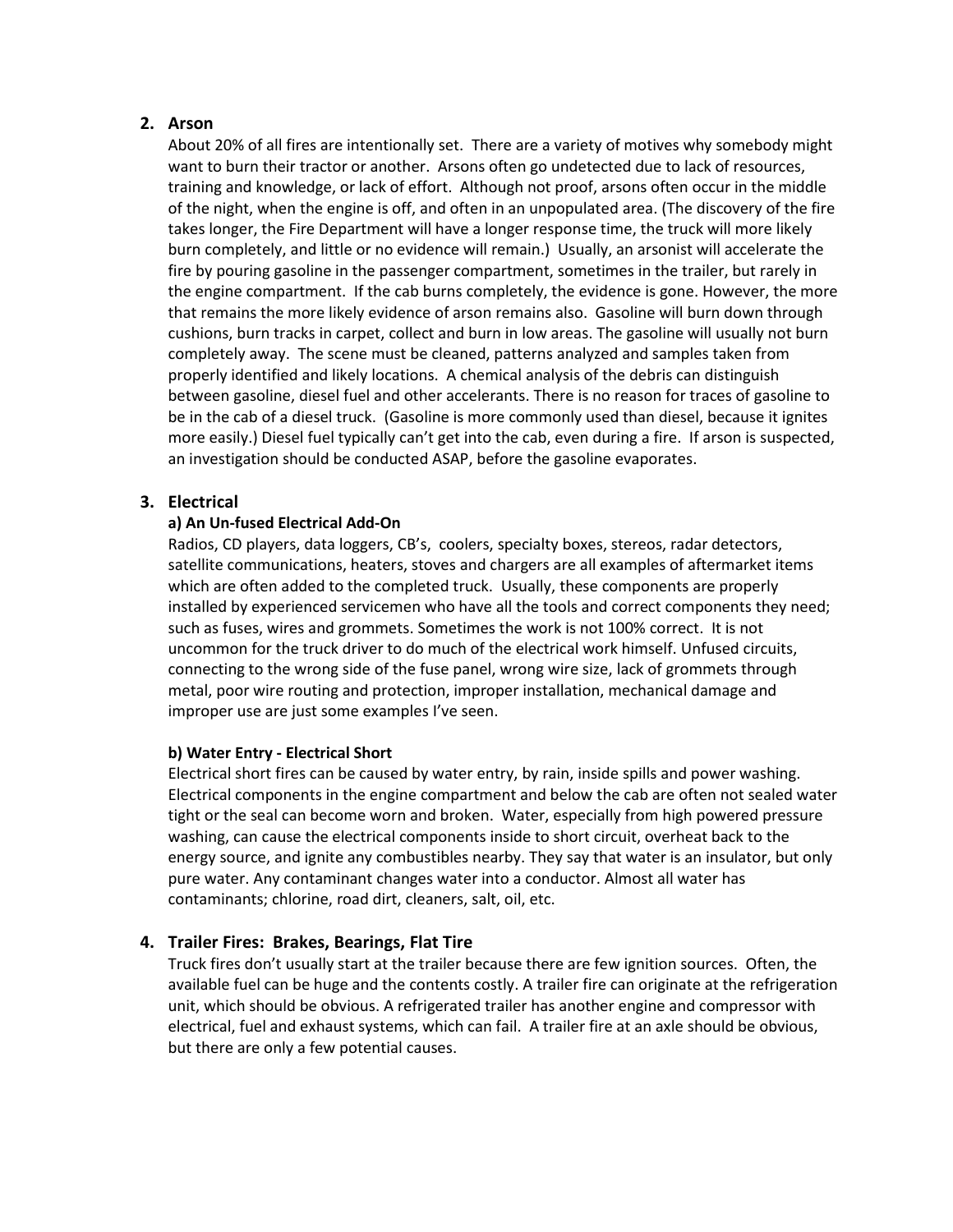When wheel bearings run out of lubrication, friction causes them to become hot. Hot enough for the cages to dislodge, the races to wear away and the roller bearings to disintegrate. The temperature can get hot enough to ignite residual grease, brake phenolic, and the tire. Once the tires start burning, the trailer and cargo often ignite shortly thereafter. The normal question is: "Why did the bearing run out of lubrication, (oil or grease)"? Compare the failed bearing to bearings for the adjacent wheels. Even after a fire, innocent bearings should look good and rotate easily.

Brakes can be improperly installed or adjusted, air leaks can occur, can be too worn, be improperly assembled or components can break. A dragging brake can be difficult for the driver to "feel" when pulling a heavy load. A dragging brake can overheat to the point that the brake pad phenolic and even the tire can ignite. A brake fire will usually leave indicators on the drum and pads themselves. Compare these to the brakes on the other axel.

If the bearings and brakes can be eliminated, consider the possibility of a flat tire. With two axles and dualies, sometimes a tire can go flat and be unnoticed for a long time, since the other tires carry the load. (Ever seen pieces of truck tire on the highway?)

A flat tire can overheat by:

-Spinning on the rim.

-Rubbing against the other tire or frame rail.

-Being stuck and dragging on the road.

-Impacting the bottom of the trailer

All while scraping metal creates sparks. Heat patterns and rub marks in these areas can be obscure.

#### **5. Vehicle Accident**

Occasionally, a truck accident will result in a fire, especially in multi-vehicle collisions. Fires don't usually occur in smaller incidents, and vehicles don't burst into flames when they drive over a cliff, like in the movies. Oftentimes, there are misdirected investigations into a defect or malfunction 'cause' of the fire. Check the timing, but the cause is usually related to mechanical damage resulting from the accident. Even though diesel doesn't give off ignitable vapors until heated above 100 °F; in a high speed accident, if the tank is impacted or ripped, the fuel can be mechanically atomized; as ripped metal hitting the road creates sparks. The diesel fuel doesn't have to be pre-heated to ignite under these conditions. A cars ruptured gasoline tank can also be a factor. It's not too surprising that a fire occurs if the fuel container is compromised.

#### **6. Exhaust systems**

Exhaust gases can reach temperatures of up to 1000 ° F. At the catalytic converter and DPT, they can reach 2000 ° F. Normally enclosed in a path of metal pipe; the hot gases are exhausted to a safe place, above the cab roof. If there's a break, corrosion or a leak in the exhaust pipes, the hot gasses escaping can impinge combustible materials and cause a fire. In some cases, the exhaust pipe breaks near a plastic/rubber fuel line. An exhaust leak directed up can burn into a combustible floor, even through a bottom layer of sheet metal. Any combustibles too close to the hot exhaust pipe can ignite, sometimes after years of exposure: (Pyrolysis). I worked a case where a driver changed a tire and strapped the old torn up tire to the back of his cab. The torn rubber flapped against the vertical exhaust pipe, caught on fire and burned the entire tractor and trailer.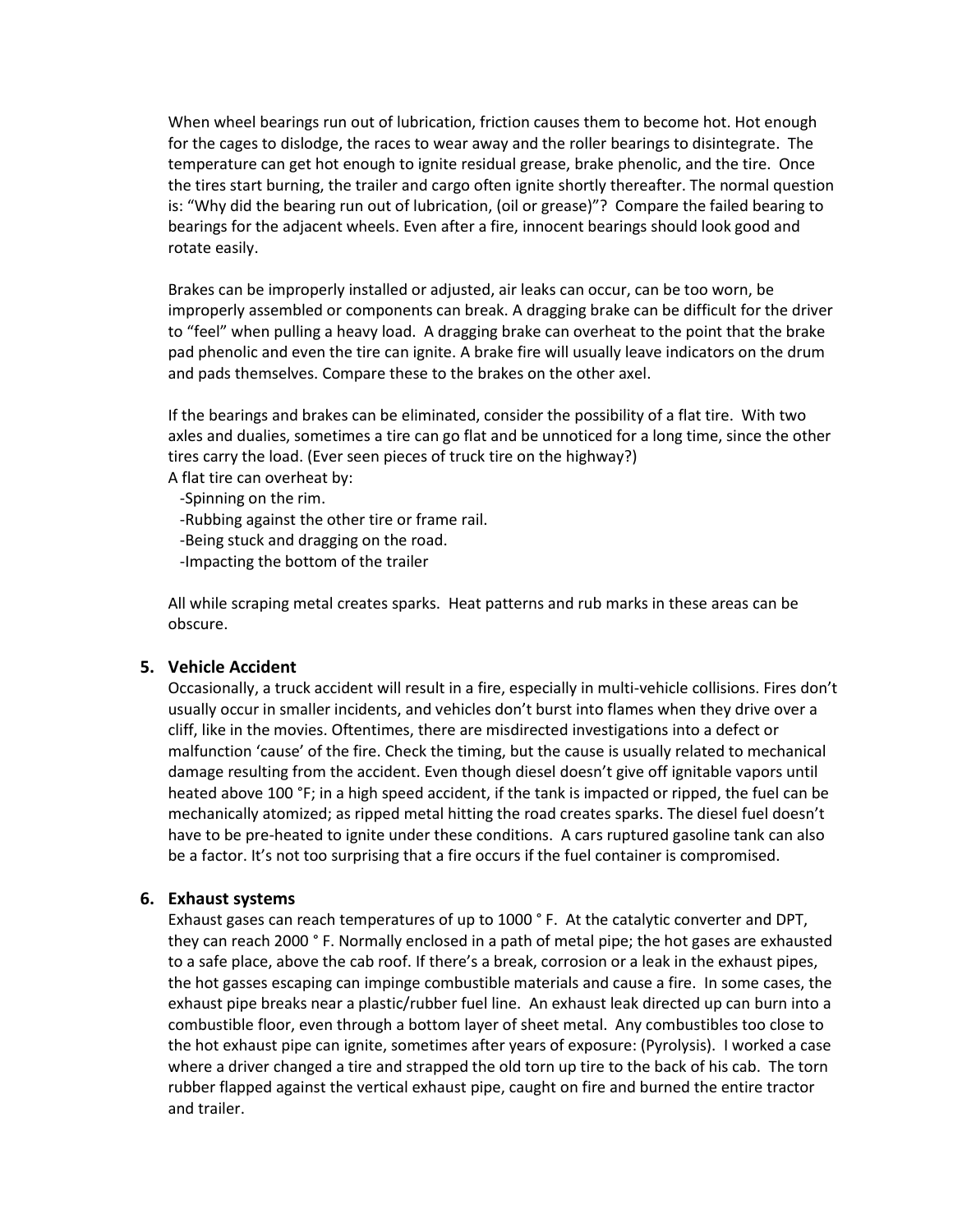## **7. Fluid Leaks**

Diesel fuel, hydraulic oil, antifreeze, power steering fluid, butane, brake fluid, windshield washer fluid, and engine oil are all ignitable liquids found in the engine compartment of a truck. Fuel fires are less common in trucks than automobiles; mainly because gasoline ignites at all common temperatures, while diesel fuel does not. Diesel fuel has to be heated above 100 ° F. to give off enough flammable vapors to burn. (That doesn't mean you should check your fuel level with a lit match, as vapors can be created mechanically too, not just by heating.) Most trucks have the fuels on the driver's side and the exhaust/turbo on the passenger's side. The fuels and ignition sources are somewhat separated. However, fuel leaks can spray, accumulate or atomize in the engine compartment. The turbo runs hot enough to ignite any fuel which comes in contact with its housing. It should be determined if a leak caused the fire or was a result of heat exposure during the fire.

## **8. Recalls**

Recalls can include anything from a loose grounding strap to a faulty gasket. Recalled items are often unusual and obscure. Multiple fires originating from the same area will get the manufactures attention. Then they'll figure out why the fires occur. Of course, the main reason for a recall is: money. The manufacturer doesn't want to lose money on a product through lawsuits (ie: like the ignition switches). A recall and repairs are also costly. Whichever costs the least, wins. If only one in a million will fail, the potential lawsuits will be cheaper. Manufactures don't want a recall, or want it limited to specific months of manufacture; even though products outside the recall dates can often fail in the same way.

The trick about determining if the recall was the fire cause is the same as in any fire**.** Can you prove that the recall item caused the fire, and can you rule out all other possible causes? Many investigators will determine the recall was the cause, before they've even seen the truck: Tunnel vision. A recall only gives you an important area that must be looked at. From there, a thorough investigation must:

-Eliminate other possible fire causes.

-Have proof remain that the recalled item did fail.

From my experience, over 50% of the time, the recalled item did not cause the fire. If you can't prove it, you'll lose it in court. Proof is different than speculation or witnesses observations.

#### **9. Human Involvement/Non-Arson**

Most fires are caused by one thing: Carelessness. Then, they are afraid to admit to it, thinking that they might be fired, might not be covered by insurance, or they may look foolish. Smoking, cooking, candles, incense, heaters, improper use, hot work, leaving items unattended, and drug use are all human involved potential fire causes.

Of course sometimes they will admit to doing something foolish. It's actually been admitted to me, 5 times out of 2500 fires, or .2% of the time!

If someone did do something foolish, they probably won't admit it. Sometimes, they blame other items or speculate. Like: "I didn't leave the stove on. It must have malfunctioned and come on by itself." Then, the stove needs to be secured, examined and tested. This is all a waste of time and money.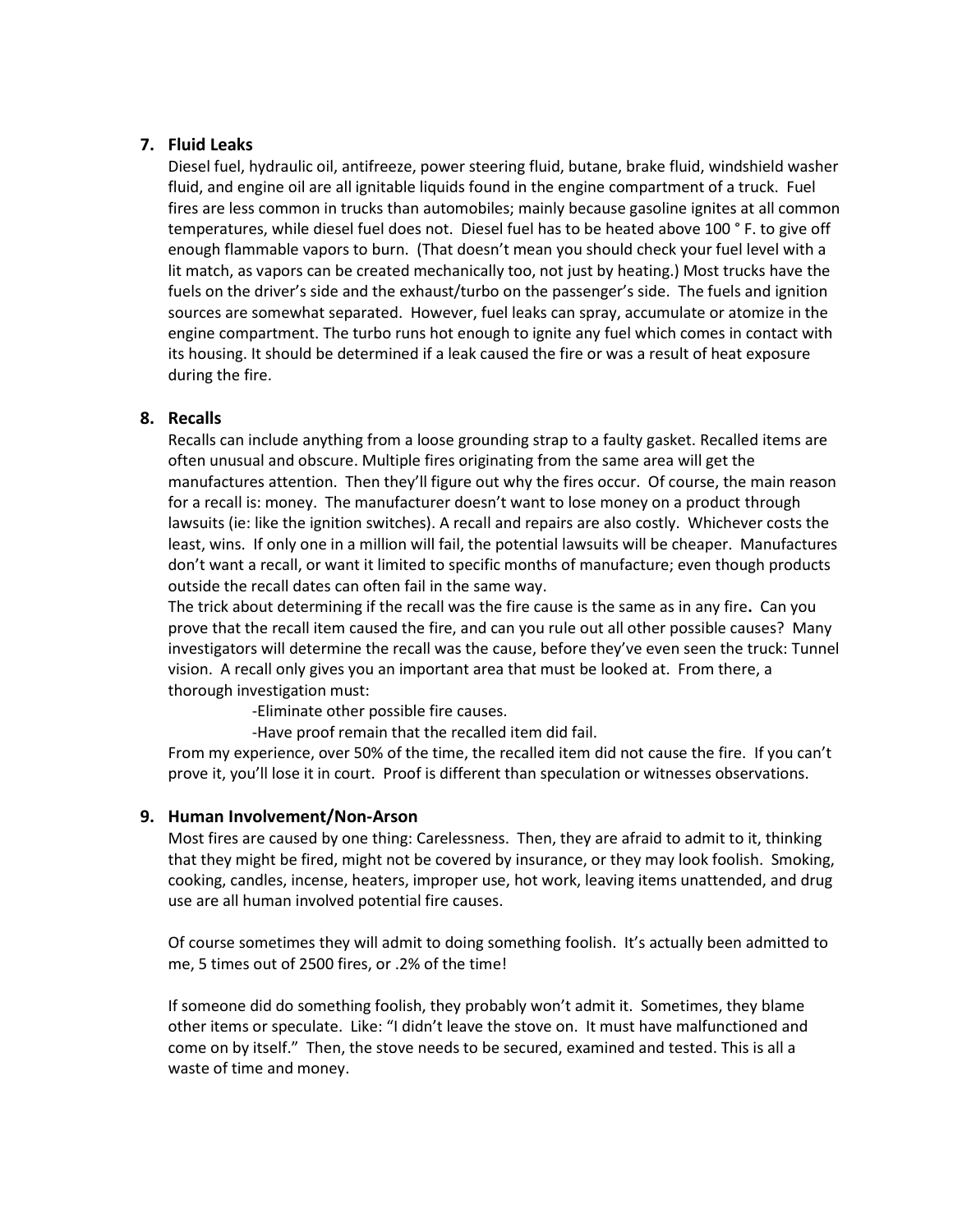People need to understand: "Carelessness is insured." For the most part, if an insured does something unintentionally foolish and it causes a fire, they are covered. Many fires which go to lawsuit were determined improperly; based on witnesses' statements, jumping to conclusions, speculation, or intentional misleading. This wastes everybody's time and money. A thorough cause determination will uncover these falsehoods. A speculative inspection will not.

#### **10. Oil/Gas/Vacuum Trucks/Pressurized Tankers**

This category deserves its own paper. Crude oil, oil well water, gasoline, flammable compressed gases in trailers, etc. all present their own problems. As long as the special codes, regulations and recommendations are followed, everything should operate without problems. But when they are not followed, or shortcuts are taken, disaster can follow. It usually happens at the worksite during loading or unloading.

When handling ignitable liquids, the basic rule of fire prevention must be followed: Flammable vapors and ignition sources must remain separated.

If flammable vapors are being vented, all nearby ignition sources must be eliminated. This includes eliminating static electricity. Fluid flowing through a pipe or hose creates static electricity which can discharge and ignite a flammable atmosphere. Even waste water from the oil field contains some 'gasoline' and vapors which can ignite. Understanding the chemicals and their properties is critical to a proper investigation.

Here are some brief safety considerations, which I've seen ignored and cause fires:

-Diesel engines will and do ignite flammable gases, sometimes in a runaway condition. Adequate distances should be maintained between ignition sources and vented vapors.

-Flowing gases can be safe with the wind blowing, but consider the danger if the wind stops or changes direction. Watch wind socks, flags and tattletales.

-Heating stuck valves, using a Hotsy or welding on sludge encrusted tanks, will create flammable vapors which can explode. The hot work creates flammable vapors and can also be the ignition source.

-Flammable gases in the field don't have odorant, so they don't smell strongly. At the same time, well sites usually smell like oil, everywhere. Remain aware of the potential for flammable gases.

-Well site flammable gases can be explosive down to 2% in air. That's not much. All of these gases, except methane, are heavier than air and can accumulate in low areas. If blown into the air, the vapors can fall back down and pool in areas. Utilizing a combustible gas detector, (LEL, or 4 gas monitor) is a good idea when working with flammable vapors.

-Crude oil usually contains gasoline and lighter components, (propane, natural gas, etc.), whose vapors are ignitable at all normal temperatures.

-Water (from a well), will often contain some 'gasoline', which floats on top of the water and gives off flammable vapors, which can ignite explosively.